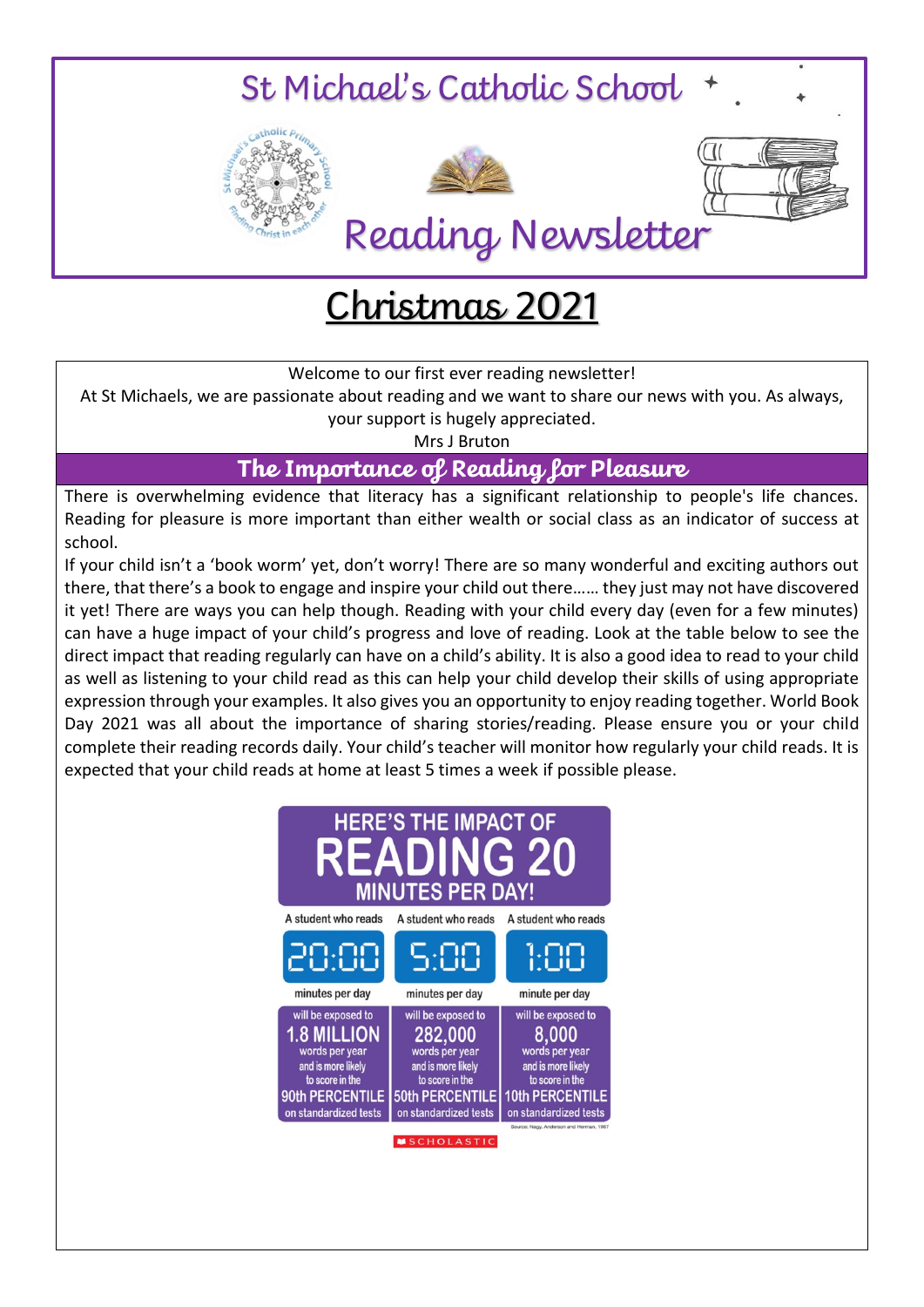#### **Meet our reading ambassadors**

Our reading ambassadors have been chosen to help increase the profile of reading at school. They will be working on tasks such as finding out what other children like to read so that we can these to our reading areas.



### **Christmas Recomendations**

We have found some Christmas stories we have in school. Perhaps you might like to read them or could you suggest a different story? Speak to your class ambassador!













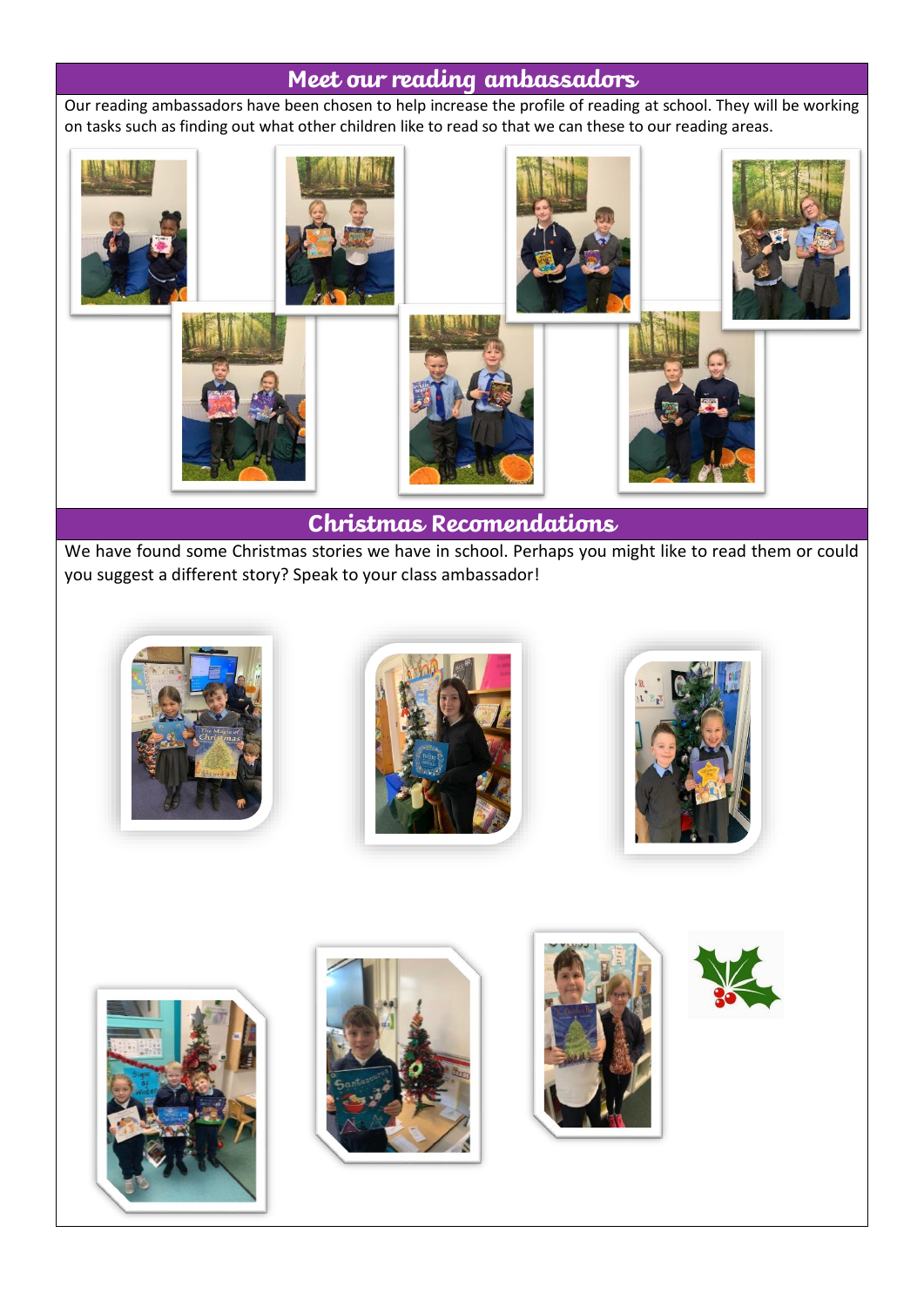# **Author Spotlight Adam Bushnell**









**A special message from Adam**

We were lucky enough to have a visit from this author this half term. Adam led lots of very exciting sessions for the children at St Michaels. He inspired us to write our own stories about the woodland with tales of different creatures they met along the way. Adam has written many books including Donkey's wings and Worm stings, Tyne and Wear Folk Tales, Durham Folktales and Parrots of the Carribean. 'I've now had over thirty books published, became an Amazon number one best selling author, won an award and I love my job! I've got more fiction and academia due for release soon.

I've scuba dived with green turtles in Hawaii, ridden a moped through the streets of Ho Chi Minh, delivered writing workshops in a prison in Africa.'

We really appreciate her taking time out of his busy schedule to talk to us. Who knows? Maybe Adam has inspired your child to become a writer!

Check out Adam's website [www.adambushnell.co.uk/index.php](http://www.adambushnell.co.uk/index.php)



## **School Library**

We have been lucky enough to be able to revamp our school library and all of the classes will be given the chance to visit the library each week and choose a book to bring home and read.



## **Ready Steady Read**

#### Reader of the week

St Michaels will be choosing a pupil who has impressed us with their commitment to reading at home and in school. We will celebrate Reader of the Week every Friday.

Weekly Reading Challenge